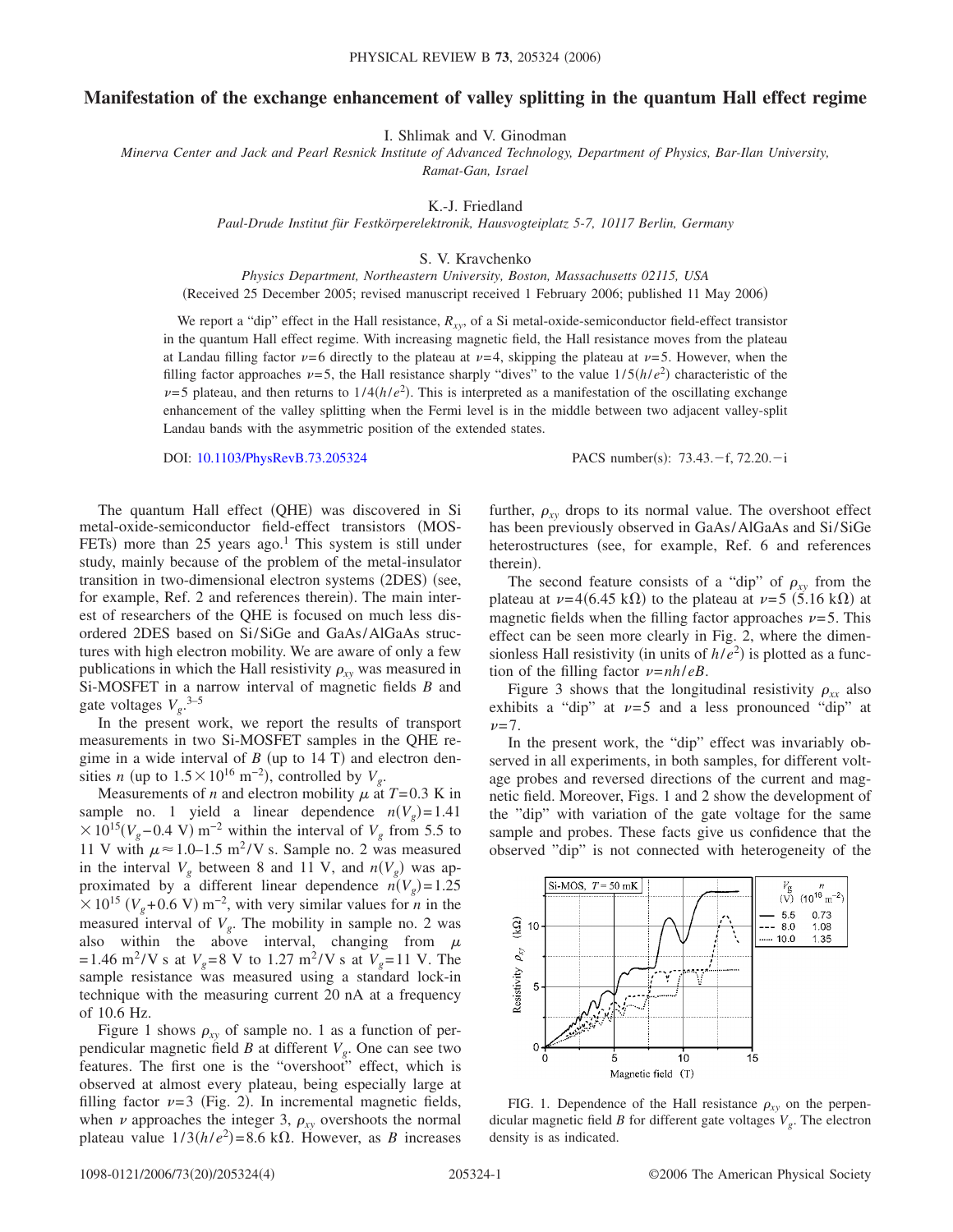

FIG. 2. Dependence of the dimensionless resistivity  $\rho_{xy}/(h/e^2)$ on the filling factor  $v = nh/eB$  for different gate voltages  $V_g$ . The inset shows the enhanced view of the "dip" effect.

2DES and possible admixture of  $R_{xx}$  into  $R_{xy}$ . Let us discuss the origin of the "dip" effect.

For Si-based 2DES, like Si/SiGe and Si-MOSFETs, the energy spectrum in a magnetic field is

$$
E_n = \hbar \omega_c \left( N + \frac{1}{2} \right) \pm \frac{\Delta E_s}{2} \pm \frac{\Delta E_v}{2},
$$

where  $N=0,1,...$  is the Landau level (LL) number,  $\omega_c$  $= eB_{\perp}/mc$  is the cyclotron frequency,  $\Delta E_s = g^* \mu_B B$  is the Zeeman splitting,  $g^*$  is the effective Landé factor,  $\mu_B$  $= e\hbar/2m_e$  is the Bohr magneton, and  $B = (B_\perp^2 + B_\parallel^2)^{1/2}$  is the total magnetic field.  $\Delta E_v[K] = \Delta_v^0 + 0.6B \Gamma[T]$  is the valley splitting energy and  $\Delta_v^0$  is assumed<sup>3,5</sup> to be 2.4 K or 0.9 K. In accordance with this scheme, the odd filling factor corresponds to the Fermi level position  $\varepsilon_F$  midway between two adjacent valley-split LLs (see the inset in Fig. 4). If one takes into account the disorder in real samples, each LL is broadened into a Landau band (LB), with the width determined by the scale of the disorder energy *W*.

In Fig. 4, the dependences of  $\rho_{xy}(v)$  for *n*-Si/SiGe (Refs. 6 and 7) and for *n*-Si-MOSFET with almost the same electron concentration *n* are shown together for comparison. In Si/SiGe, all plateaus are clearly observed, including plateaus



FIG. 3. Longitudinal resistivity in dimensionless units  $\rho_{xx}/(h/2e^2)$  as a function of filling factor  $\nu = nh/eB$  for different  $V_g$ .



FIG. 4. Comparison of QHE in Si/SiGe  $(n=8.94\times10^{15} \text{ m}^{-2})$ , solid line) and in Si-MOSFET with similar electron concentration  $(n=8.80\times10^{15} \text{ m}^{-2}$ , dashed line).

at odd filling factor. In Si-MOSFET, plateaus at odd filling factors with  $\nu > 3$  are not observed. This can be explained by the increase of disorder in Si-MOSFET, because the interface between Si and  $SiO<sub>2</sub>$  is much less perfect than the interface between Si and SiGe. Increase of disorder results in the broadening of LB in Si-MOSFET. If the width of LB is of order of the valley-splitting energy  $\Delta E_v$ , the density of states  $N(\varepsilon)$  does not have a deep minimum between valley-split adjacent Landau bands, the Fermi level does not linger between them, and the corresponding plateau is missed.

However, when  $\nu$  approaches the integer  $\nu=5$ , the value of  $\rho_{xy}$  starts to fall toward the missed plateau and finally reaches this plateau with increasing  $n$  (see the inset in Fig. 2). This effect can be explained by the temporary enhancement of the valley splitting. It was shown $8-\overline{10}$  that the occupied Landau levels undergo a self-energy shift roughly proportional to their occupation and inversely proportional to the screening of the system. Therefore, the enhancement oscillates as a function of the electron occupation of LB and has the maximum value when the filling factor approaches an integer and the Fermi level lies midway between the adjacent valley-split LB (see Fig. 5). We believe that this exchange enhancement of the valley splitting is responsible for the "dip" effect at  $\nu=5$ .

The model of spin-split exchange enhancement was used to explain the enhanced *g* factor in GaAs/AlGaAs (Ref. 11) and the bistable switching between quantum Hall conduction and dissipative conduction near  $\nu=1$  in a quantum Hall system in a GaInAs quantum well.<sup>12</sup> Exchange enhancement was also used to explan the overshoot effect at  $\nu=3$  in



FIG. 5. Schematic sketch of the splitting enhancement between adjacent valley-split LB when the filling factor passes over  $\nu=5$ . Delocalized states, shown as shaded bands, are displaced from the center of LB. Fractional numbers correspond to the plateau resistance in units  $h/e^2$ . Magnetic field increases from *a* to *c*.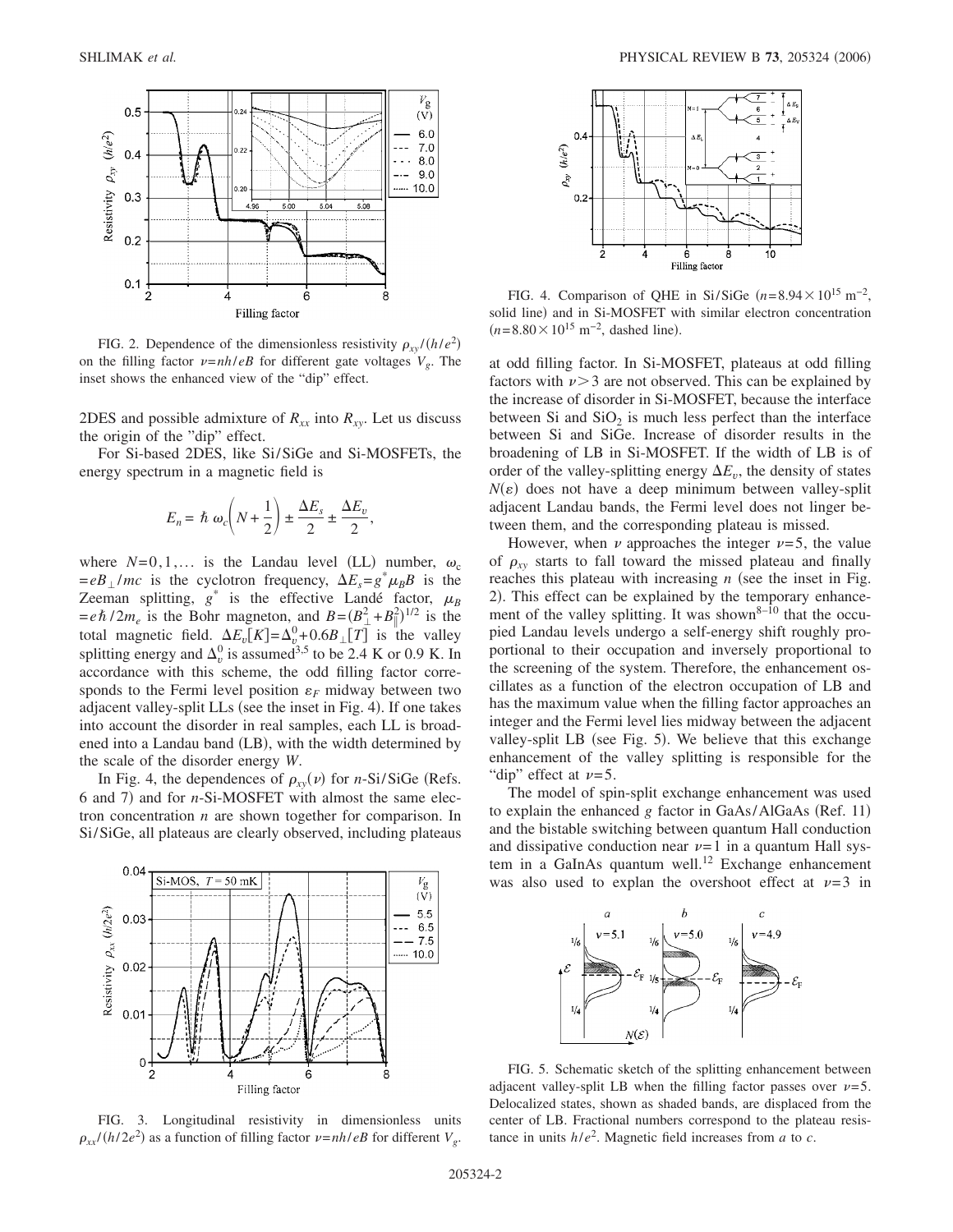Si/SiGe heterostructure.<sup>13</sup> However, overshoot is observed at the low magnetic-field edge of the  $\rho_{xy}$  plateau when  $\nu$  is far from an integer. Furthermore, after overshoot,  $\rho_{xy}$  remains at its "normal" plateau value, while the enhanced splitting due to exchange interaction oscillates and has a maximum at the integer  $\nu$ . Therefore, the manifestation of the exchange enhanced splitting is expected in the close vicinity of integer  $\nu$ in the form of a "dip," which is observed in our experiment  $(Fig. 2)$ .

We would like to mention that nonmonotonic behavior of the Hall resistance with several reentrances of the plateau values  $1/4(h/e^2)$  and  $1/3(h/e^2)$  was observed in a modulation-doped GaAs quantum well at very low temperatures (15 mK) in Ref. 14 and explained by the existence of collective insulating states in the *N*=1 Landau level. Most likely, the physics behind this phenomenon and our "dip" is entirely different, although the two effects look similar.

One can see also from Fig. 2 that in Si-MOSFET, the integer values of  $\nu$  do not correspond to the middle point of the plateaus, in contrast with more perfect Si/SiGe (Fig. 4). This can be considered as evidence of asymmetry of LB in Si-MOSFET, when delocalized states are displaced from the center of LB (Fig. 5). As a result of this asymmetry and considerable overlap of the adjacent valley-splt LB, the Fermi level  $\varepsilon_F$  is situated in the interval of localized states corresponding to the plateau with  $\rho_{xy} = 1/4$  (in units of  $h/e^2$ ) even at  $\nu \ge 5$ , Fig. 5(a). However, as  $\varepsilon_F$  approaches exactly  $\nu=5$ , the valley splitting increases leading to LB separation, Fig. 5(b). The localized states, which correspond to the plateau 1/5, show up, and  $\rho_{xy}$  dives to 1/5. When  $\nu$  is further decreased, the exchange interaction-induced enhancement of the valley splitting disappears and  $\varepsilon_F$  finds itself again in the interval of localized states, which corresponds to the plateau  $\rho_{xy}$ =1/4, Fig. 5(c).

Asymmetry in the position of the delocalized states could be a consequence of the asymmetry of large potential fluctuations caused by the fact that an excess of the local electron concentration above the average value  $\langle n \rangle$  is, in principle, unlimited, while the local deficit of electron density is limited by the value of  $\langle n \rangle$  itself. To satisfy neutrality, the area occupied by the negatively charged fluctuations is less than the area of the positively charged fluctuations. Correspondingly, the integral number of localized states above the percolation level is less than the integral number of states below this level, which explains the asymmetry of the position of delocalized states in disorder-broadened LB. Computer simulation also shows that the increase of disorder leads to the displacement of delocalized states from the central part of LB.<sup>15</sup> In more perfect systems, potential fluctuations are small, and asymmetry is negligible, which explains why in Si/SiGe, the integer values of  $\nu$  correspond approximately to the middle point of each plateau.

The question arises why the "dip" effect is clearly observed in Si-MOSFET at high electron densities in relatively strong magnetic fields but barely observed at low electron densities (Fig. 1); why does it not exist in Si/SiGe? We believe that the necessary condition for observation of the "dip" effect is the equality of the splitting energy  $\Delta E$  and the width of the adjacent LB. The last parameter could be esti-



FIG. 6. Temperature dependence of the "dip" amplitude at  $\nu = 5$ .

mated roughly as the average energy of disorder *W*. In more perfect systems,  $W \le \Delta E$  and the Fermi level is fixed between the narrow adjacent LB even without enhanced splitting. As a result, the odd plateaus are clearly observed in Si/SiGe. In the opposite case,  $W \ge \Delta E$  (Si-MOSFET with low electron density), the adjacent strongly broadened valley-split LB remain unresolved even in the case of enhanced splitting. The valley-splitting is small in weak magnetic fields, which explains why the "dip" effect is barely observed at  $\nu = 7$ .

What follows from these considerations is that in our case,  $W \approx \Delta E_v$ . One can roughly estimate the average energy of disorder as  $W \approx \hbar / \tau$ , where  $\tau$  is the time between elastic collisions which determines the mobility  $\mu = e\tau/m^*$ . In our sample,  $\mu$ =1.0–1.5 m<sup>2</sup>/V s. Using  $m^*$ =0.2m<sub>0</sub> for strained Si layers,<sup>10</sup> we obtain  $W \approx 7{\text -}10$  K. Figure 1 shows that the "dip" effect is clearly observed at  $B \approx 10-12$  T. In these fields,  $\Delta E_n \approx 8{\text -}10$  K, which is indeed equal to the above estimate of *W* and confirms our model.

It was also predicted $9,10$  that the exchange enhancement drops drastically around a certain temperature due to a twofold positive feedback mechanism: with increasing temperature, the difference in occupation numbers of the two valleys decreases and simultaneously the screening increases.

This effect was observed in our experiment. Figure 6 shows the temperature dependence of the "dip" at  $\nu=5$  measured at  $V<sub>g</sub>=11$  V and  $B=12.5$  T plotted in the Arrhenius scale. The maximum amplitude of the "dip" is the difference between two plateaus at 1/4 and 1/5 in units of *h*/*e*<sup>2</sup> and is obtained at low temperatures. With increasing *T*, the amplitude of "dip" decreases first weakly but at  $T>1$  K the amplitude drops drastically with the energy of activation  $T_0$  $=11\pm3$  K, which is indeed approximately equal to the valley splitting  $\Delta E_v$  at *B*=12.5 T.

In summary, we have observed a "dip" effect in the Hall resistivity of Si-MOSFET measured in the quantum Hall effect regime. This effect can be considered as a manifestation of the oscillating enhancement of the valley splitting due to the exchange interactions. Observation of the "dip" effect is preferable if the width of the adjacent LB is approximately equal to the initial valley-split energy.

We thank V. T. Dolgopolov, Y. Levinson, and A. Finkel'stein for fruitful discussions and the Erick and Sheila Samson Chair of Semiconductor Technology for financial support.